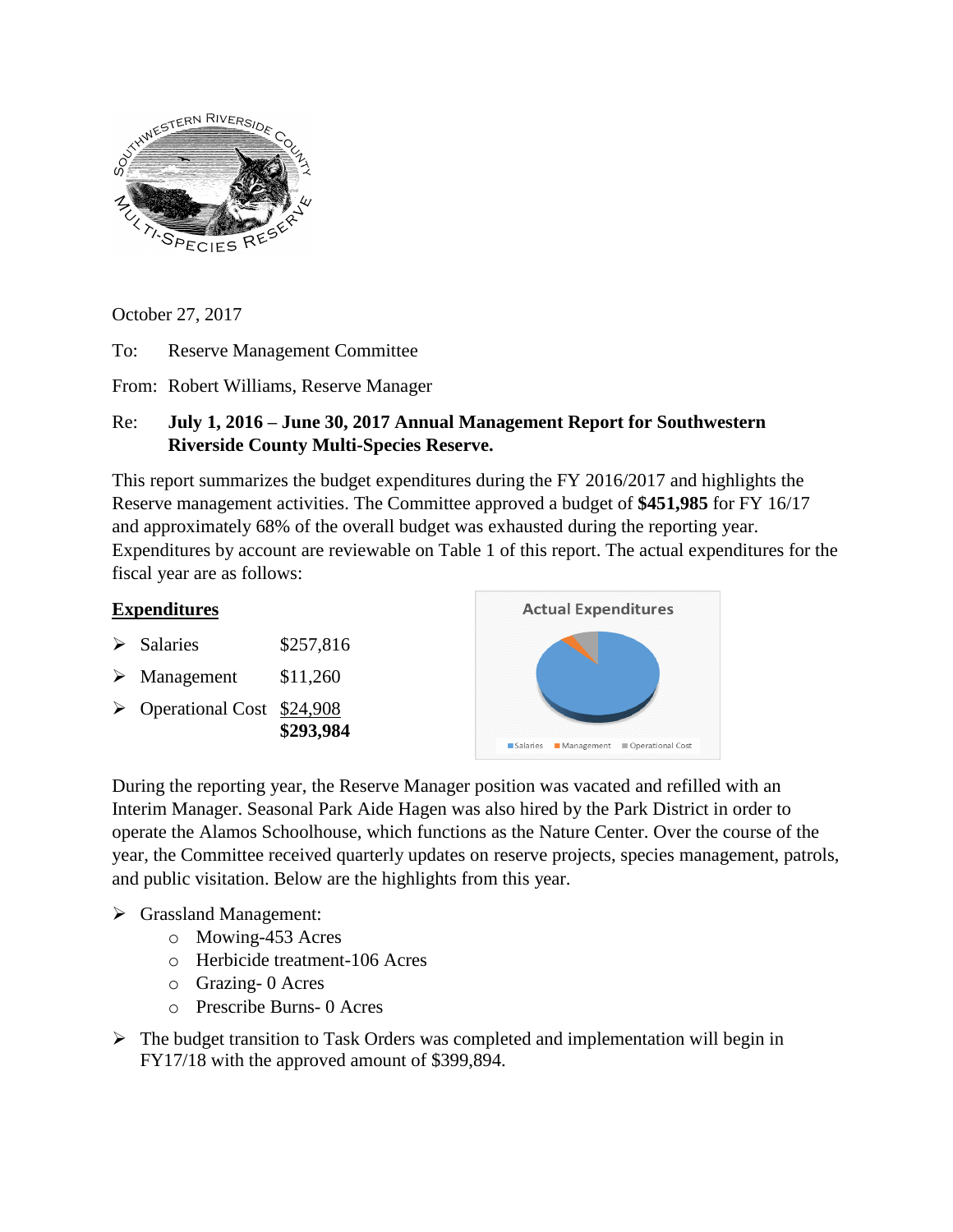- $\triangleright$  A pair of Bald Eagles nested on the perimeter of the MSR near Rawson rd x Avena Tr. The covered species produced two offspring in a eucalyptus tree on private property.
- $\triangleright$  High rainfall this year brought out numerous species of wildflowers including Munz Onion (*Allium munzii*). Observations of the endangered species were seen in numerous patches along the North Shore Unit.
- Reserve staff have identified Stinknet (*Oncosiphon piluliferum*) and Five-hook Bassia (*Bassia hyssopifolia*) in multiple locations on the MSR. The field crew has started removing the weeds by hand pulling and utilizing herbicide. Approximately, 16 acres were treated this year.
- $\triangleright$  The Biological Monitoring Crew conducted numerous species surveys on the Reserve including Quino Checkerspot Butterfly (*Euphydryas editha quino*), Least Bell Vireo (*Vireo bellii pusillus*), and California Gnatcatcher (*Polioptila californica californica*).
- $\triangleright$  Nature and bird walks are taking place on weekends. Over 300 visitors have enjoyed the center since reopening.
- $\triangleright$  The Alamos Schoolhouse air conditioning unit had a faulty compressor and had to be repaired by a contractor. The building also had issues with electricity spikes, which caused the electric bill to increase dramatically. Measures were taken to address the electrical spikes and the issue will continue to be monitored.
- $\triangleright$  The Committee approved the MSR trail alignments created by KTU+A during a special Reserve Management Committee meeting.
- Temecula Valley Balloon and Wine Festival had over 30 balloon launches per day. RMC Chair Brown was present for the duration of the event and toured the MSR with the Reserve Manager. Open-Space Rangers also assisted the Reserve Ranger and prevented all balloons from landing on the Reserve.
- $\triangleright$  The Reserve Ranger has seen a decrease in trespass issues on the Reserve this year. Several marijuana grove inspections were conducted along Lake Skinner tributaries. Staff did not locate any grow sites.
- $\triangleright$  The Committee approved the purchase of a new rotary mower deck that will be utilized for vegetation management in the Reserve.
- $\triangleright$  MSR staff concluded the cactus restoration project on the hills south of Lake Skinner. The Field Crew will continue to create firebreaks in order to protect the restoration site from wildfires.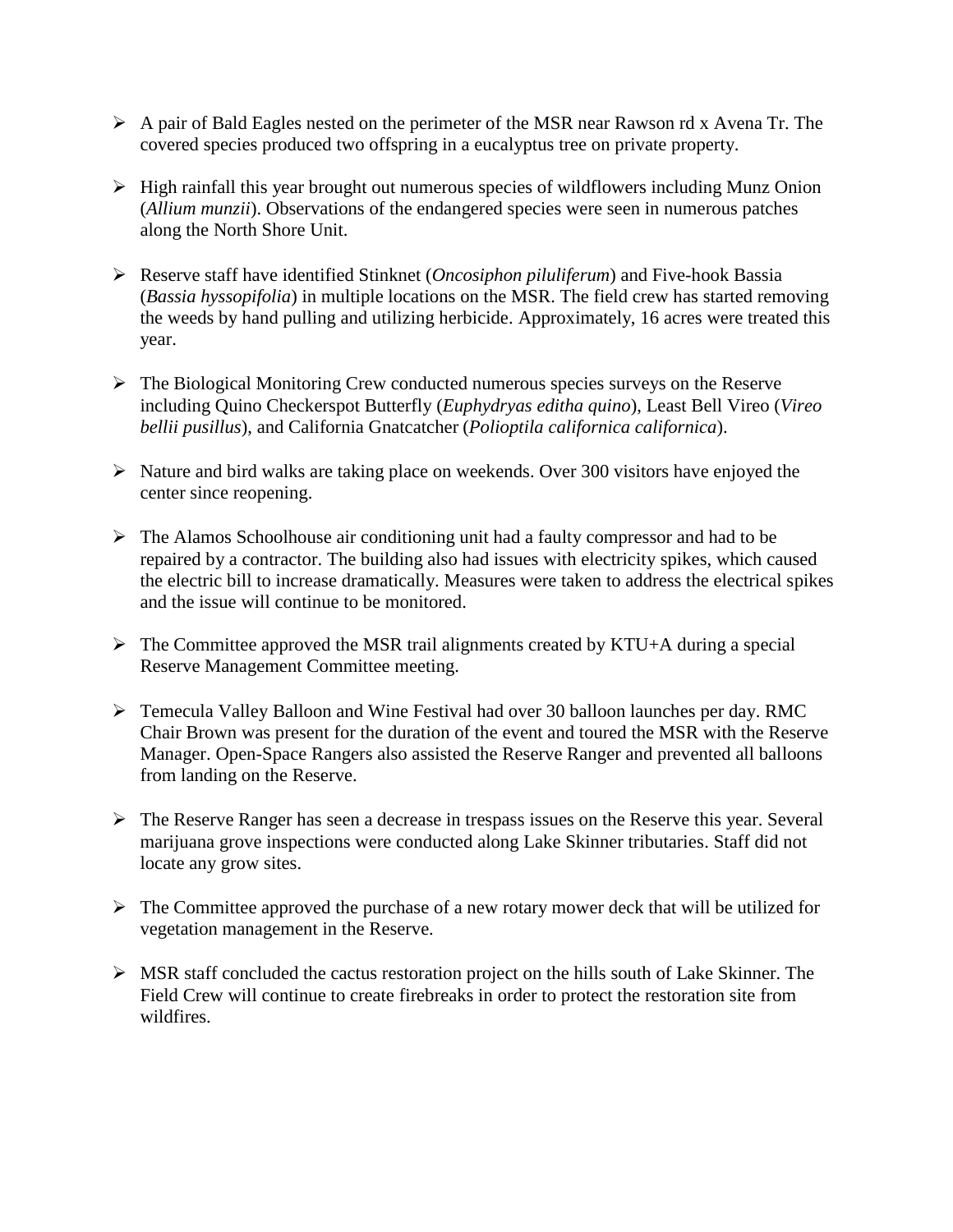**Table 1.**

| Description                          | FY16-17<br><b>BUDGET</b> | FY16-17<br><b>ACTUAL</b> |
|--------------------------------------|--------------------------|--------------------------|
| Salaries & Benefits                  | 354,538                  | 257,816                  |
| Herbicide                            | $\left( \right)$         | 979                      |
| Uniforms-Replacement Clothing        | 1,400                    | ()                       |
| <b>County Radio Systems</b>          | 5,475                    | 6,575                    |
| <b>Cellular Phone</b>                | 2,500                    | 804                      |
| <b>Telephone Service</b>             | 779                      | 681                      |
| <b>Communication Services</b>        | 185                      | 85                       |
| Feed-Animal                          | 200                      | 51                       |
| <b>Household Expense</b>             | 300                      | $\overline{0}$           |
| Trash                                | 500                      | (499)                    |
| Maint-Field Equipment                | 3,000                    | 5,656                    |
| <b>Maint-Motor Vehicles</b>          | 4,000                    | 203                      |
| <b>Maint-Tires</b>                   | 2,000                    | 409                      |
| Maint-Building and Improvement       | 2,200                    | 1,544                    |
| Maint-Grounds                        | 20,000                   | 892                      |
| Memberships                          | 400                      | $\left( \right)$         |
| <b>Licenses And Permits</b>          | 1,000                    | 285                      |
| Late Charge                          | 5                        | 10                       |
| Computer Equip-Non Fixed Asset       | 500                      | $\theta$                 |
| <b>Computer Supplies</b>             | 300                      | $\Omega$                 |
| <b>Office Equip Non Fixed Assets</b> | 300                      | 27                       |